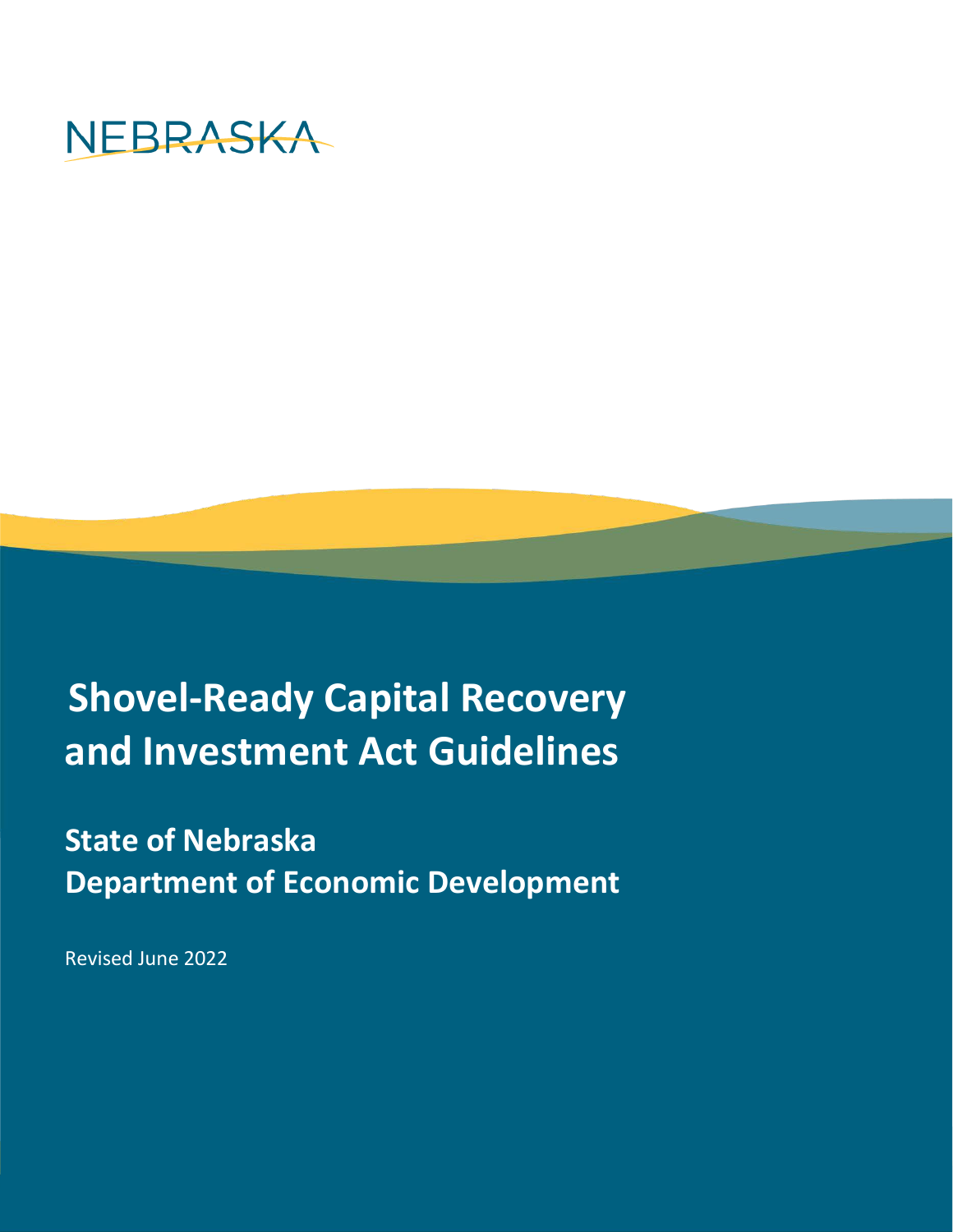## **Chapter 1: Introduction**

## **Chapter 2: Application, Review, and Approval Process**

## **Chapter 3: Award Process**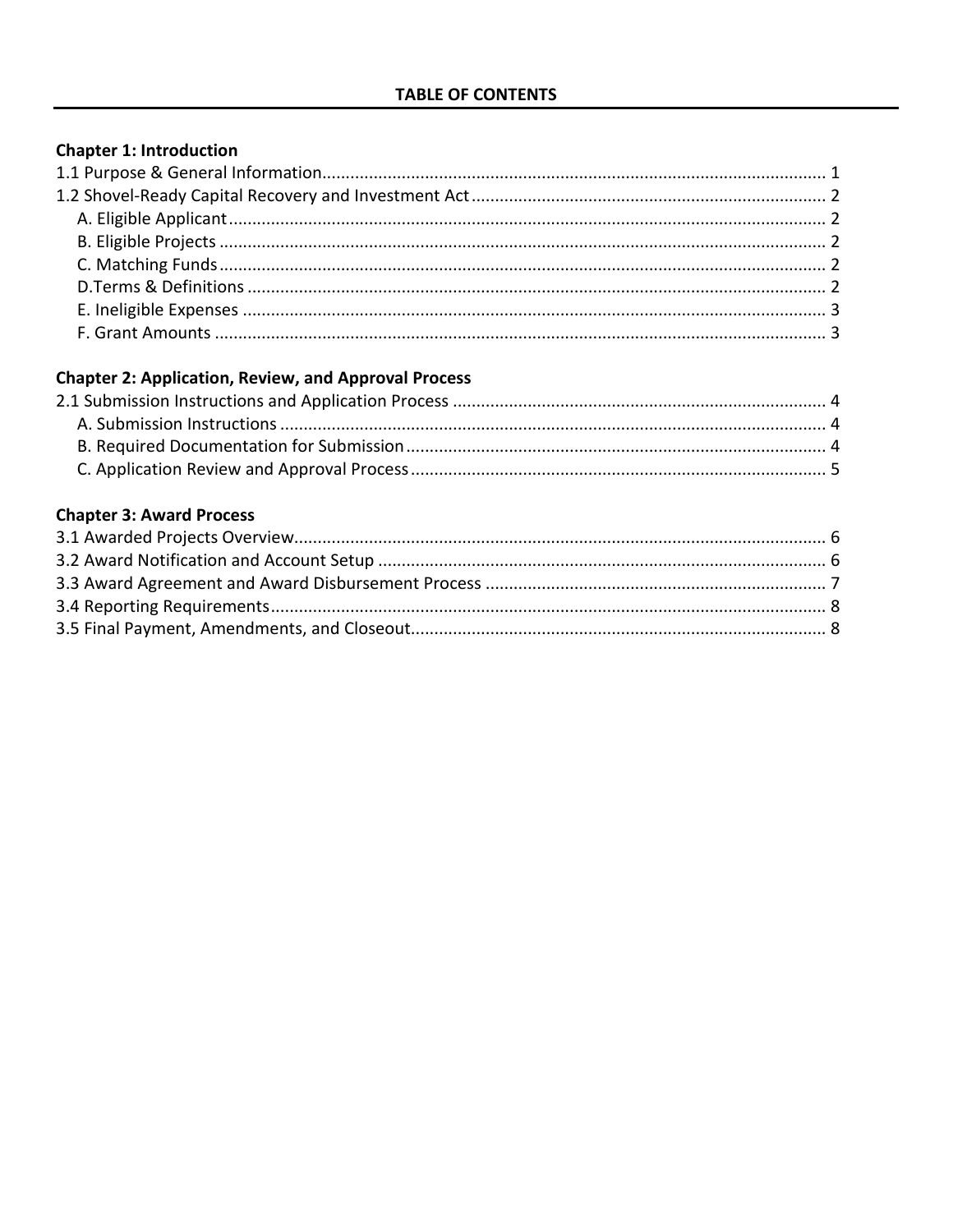## NOTICE:

This guidance document is advisory in nature but is binding on the Department of Economic Development (DED) until amended. A guidance document does not include internal procedural documents that only affect the internal operations of DED and does not impose additional requirements or penalties on regulated parties or include confidential information or rules and regulations made in accordance with the Administrative Procedure Act. If you believe that this guidance document imposes additional requirements or penalties on regulated parties, you may request a review of the document.

## **OVERVIEW & CONTACT INFORMATION**

#### **Thomas Saltzman**

Nebraska Department of Economic Development Incentives Division P.O. Box 94666 301 Centennial Mall South Lincoln, NE 68509-4666 402-471-6336 [thomas.saltzman@nebraska.gov](mailto:thomas.saltzman@nebraska.gov)

| <b>GRANT SCHEDULE</b>         |                   |
|-------------------------------|-------------------|
| <b>Application Open Date</b>  | July 1, 2021      |
| <b>Application Due Date</b>   | July 15, 2021     |
| <b>Match Funds Date</b>       | December 31, 2021 |
| <b>Contract Term</b>          | 3 Years           |
| <b>Anticipated Award Date</b> |                   |

*The Shovel-Ready Capital Recovery and Investment Act is codified in Neb. Rev. Stat. §§ 81-12,219 to 81-12,226 and further developed in Nebraska Legislative Bill 1014, § 46 (Neb. Leg., 107th Leg. 2d Sess.).*

#### **Application Portal and Grants Management System**

To administer the Shovel-Ready Capital Recovery and Investment Act, DED uses a grants management system ("GMS"), AmpliFund. GMS User Guides, with instructions for accessing and using of the system to apply or implement a Shovel-Ready Capital Recovery and Investment Act grant, as well as other resources, are available on DED's website, <https://opportunity.nebraska.gov/programs/business/shovel-ready-grants/>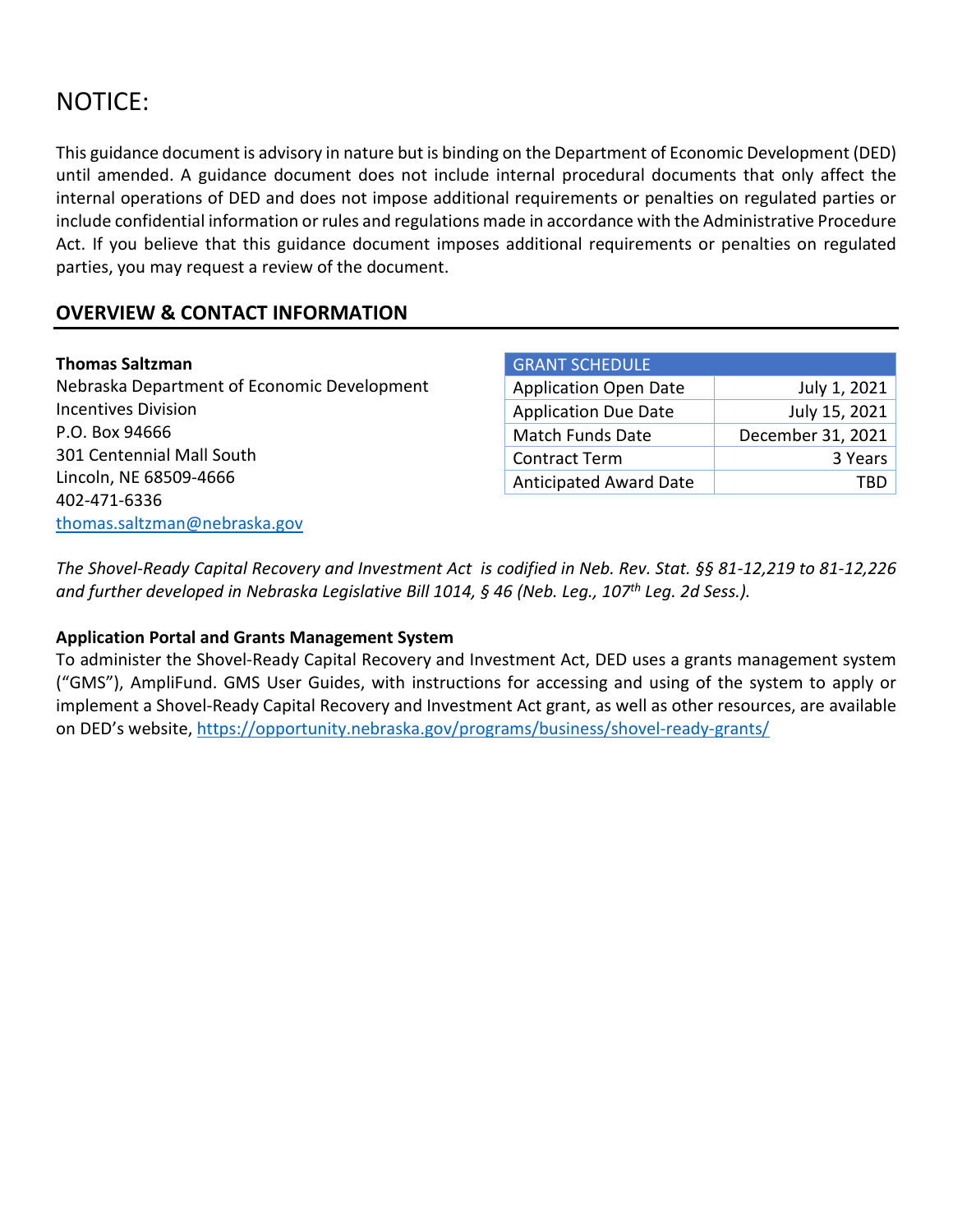## **CHAPTER 1: INTRODUCTION TO THE SHOVEL-READY CAPITAL RECOVERY AND INVESTMENT ACT**

## **1.1 PURPOSE & GENERAL INFORMATION**

The purpose of the Shovel-Ready Capital Recovery and Investment Act ("Act") is to partner with the private sector by providing grants to qualified nonprofit organizations to mitigate financial hardships caused by COVID-19 and to assist such organizations with capital projects that have been delayed due to COVID-19 and that will provide a positive economic impact in the State of Nebraska.

Beginning July 1, 2021, through July 15, 2021, a qualified nonprofit organization may apply to the Department of Economic Development ("DED") for a grant. Each qualified nonprofit may only submit one application for one grant under the Act. The qualified nonprofit organization must secure private funding equal to the grant amount requested. All private funds must be secured via payment or written pledge no later than December 31, 2021.

The amount of any grant shall not exceed the amount of funds to be supplied by the qualified nonprofit organization from private sources, and are subject to the following limitations:

- For any capital project with an estimated cost of less than five million dollars, the grant shall not exceed one million five hundred thousand dollars.
- For any capital project with an estimated cost of at least five million dollars but less than twenty-five million dollars, the grant shall not exceed five million dollars.
- For any capital project with an estimated cost of at least twenty-five million dollars but less than fifty million dollars, the grant shall not exceed ten million dollars.
- For any capital project with an estimated cost of fifty million dollars or more, the grant shall not exceed fifteen million dollars.

Subject to the limitations described above, the amount of funding a nonprofit organization is eligible to receive will be determined by whether the nonprofit applicant had a negative economic impact due to COVID-19 and the extent to which the capital project addresses or responds to the negative economic impact. In reviewing capital projects, DED will also assess whether the capital project proposed is related and reasonably proportional to the harm. (See 31 C.F.R Part 35)

The Shovel-Ready Capital Recovery and Investment Act application and guidelines can be found at <https://opportunity.nebraska.gov/program/shovel-ready-grants/> or by contacting the program coordinator. GMS User Guides, with instructions for accessing and using the system to apply for and implement a Shovel-Ready Capital Recovery and Investment grant, and other resources, are available on DED's AmpliFund resource page,<https://opportunity.nebraska.gov/amplifund/#shovel-application>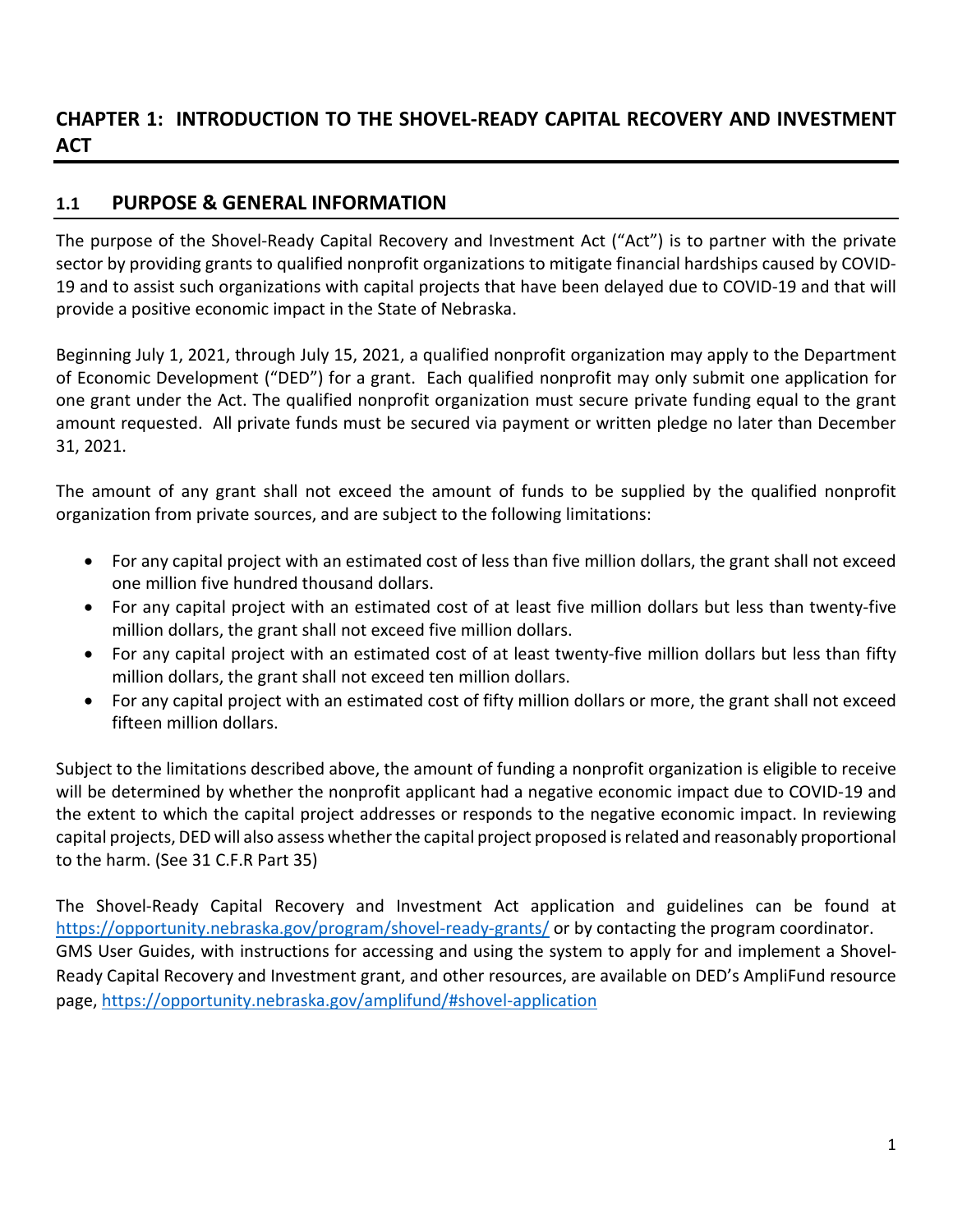## **1.2 SHOVEL-READY CAPITAL RECOVERY AND INVESTMENT ACT**

#### **A. Eligible Applicant**

An eligible applicant is a qualified nonprofit that:

- Is a tax-exempt organization under section  $501(c)(3)$  of the Internal Revenue Code
- Had a negative economic impact due to COVID-19; and
- Has a capital project that:
	- o Was delayed due to COVID-19;
	- o Responds to the economic impact of the pandemic;
	- o Provides a positive economic impact in the State of Nebraska; and
	- o Is related and reasonably proportional to the harm caused by COVID-19.

#### **B. Eligible Projects**

Qualified nonprofit organizations may apply for a grant to assist with the cost of a construction project to build, expand, or develop a new or existing facility or facilities or restoration work on a facility designated as a National Historic Landmark that has been delayed by COVID-19. The capital project must resume no later than June 30, 2022.Qualified nonprofit organizations must provide matching funds for the capital project from private sources in an amount at least equal to the amount of any grant received under the Act.

#### **C. Matching Funds**

Matching funds from private sources must be at least equal to the amount of any grant received under the Act. Private funds are funds other than those originally sourced from a federal, state, or other public taxing authority. All private funds must be secured via payment or through written pledge by December 31, 2021. Documentation describing the amount of funds which have been or will be received from private sources must be provided via the match ledger template [here](https://opportunity.nebraska.gov/program/shovel-ready-grants/) at the time of application. The match ledger template does not need to identify the names of any donors.

#### **D. Terms & Definitions:**

- **Capital Expenditure**: Expenditures to acquire capital assets or expenditures to make additions, improvements, modifications, replacements, rearrangements, reinstallations, renovations, or alterations to capital assets that materially increase their value or useful life.
- **Capital Project:** A construction project to build, expand, or develop a new or existing facility or facilities or restoration work on a facility designated as a National Historic Landmark.
- **Cost:** In the context of a capital project, the cost of land, engineering, architectural planning, contract services, construction, materials, and equipment needed to complete the capital project.
- **COVID-19:** The novel coronavirus identified as SARS-CoV-2, the disease caused by the novel coronavirus SARS-CoV-2 or a virus mutating therefrom, and the health conditions or threats associated with the disease caused by the novel coronavirus SARS-CoV-2 or a virus mutating therefrom.
- **Qualified nonprofit organization:** A qualified nonprofit organization means a tax-exempt organization under section 501(c)(3) that:
	- o Is related to arts, culture, or the humanities, including any organization formed for the purpose of developing and promoting the work of artists and the humanities in various visual and performing forms, such as film sculpture, dance, painting, horticulture, multimedia, poetry, photography, performing arts, zoology, or botany; or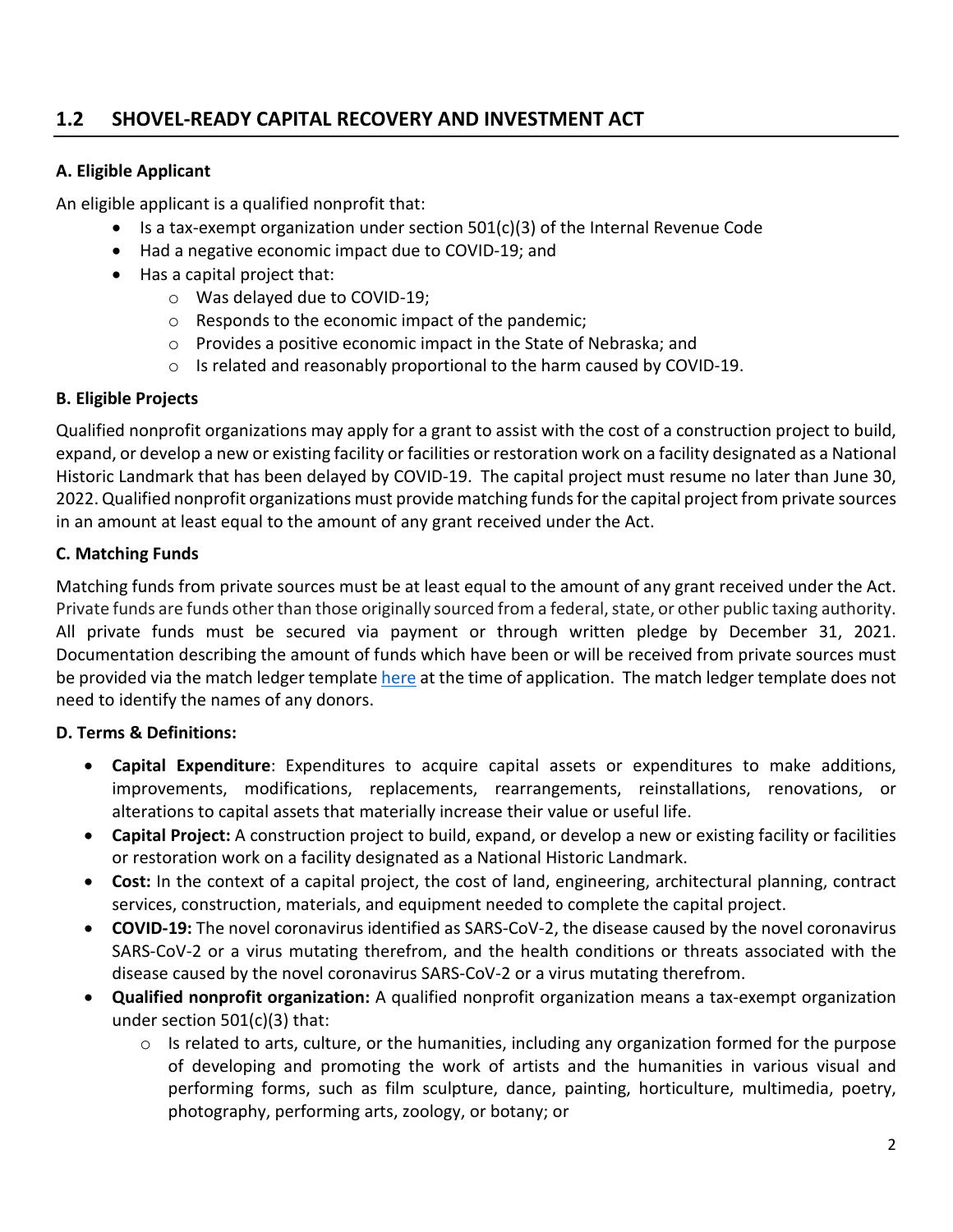- o Operates a sports complex; sports complex means property that
	- **Includes indoor areas, outdoor areas, or both;**
	- Is primarily used for competitive sports; and
	- **Contains multiple separate sports venues.** 
		- Sports venue includes but is not limited to a baseball field, softball field, soccer field, outdoor stadium primarily used for competitive sports, an enclosed building primarily used for competitive sports

### **E. Ineligible Expenses**

The following is a list of ineligible expenses:

- Costs other than the costs defined in Neb. Rev. Stat. § 81-12,221(2),
- Expenses incurred prior to March 3, 2021,
- Expenses deemed ineligible under the terms of the qualified nonprofit organization's Award Agreement,
- Expenses deemed ineligible under the relevant State and Federal statutes, regulations, or guidance, and
- Expenses that lead to the construction of new correctional facilities; new congregate facilities; or convention centers, stadiums, or other large capital projects intended for general economic development.

In general, a qualified nonprofit organization may only use funds to cover costs incurred during the period beginning March 3, 2021 and ending December 31, 2024. A cost shall be considered to have been incurred if the recipient has incurred an obligation with respect to such cost by December 31, 2024.

## **F. Grant Amounts**

Subject to the limitations described below, the amount of funding a qualified nonprofit organization is eligible to receive will be determined by whether the nonprofit applicant had a negative economic impact due to COVID-19 and the extent to which the capital project addresses or responds to the impact. In reviewing capital projects, DED will also assess whether the capital project proposed is related and reasonably proportional to the harm. (See 31 C.F.R Part 35)

The amount of any grant shall not exceed the amount of funds to be supplied by the qualified nonprofit organization from private sources and is subject to the following limitations:

| <b>Estimated Cost of Capital Project</b> | <b>Maximum Grant Amount</b> |
|------------------------------------------|-----------------------------|
| Less than \$5,000,000                    | \$1,500,000                 |
| \$5,000,000 - \$24,999,999               | \$5,000,000                 |
| \$25,000,000 - \$49,999,999              | \$10,000,000                |
| \$50,000,000 or Greater                  | \$15,000,000                |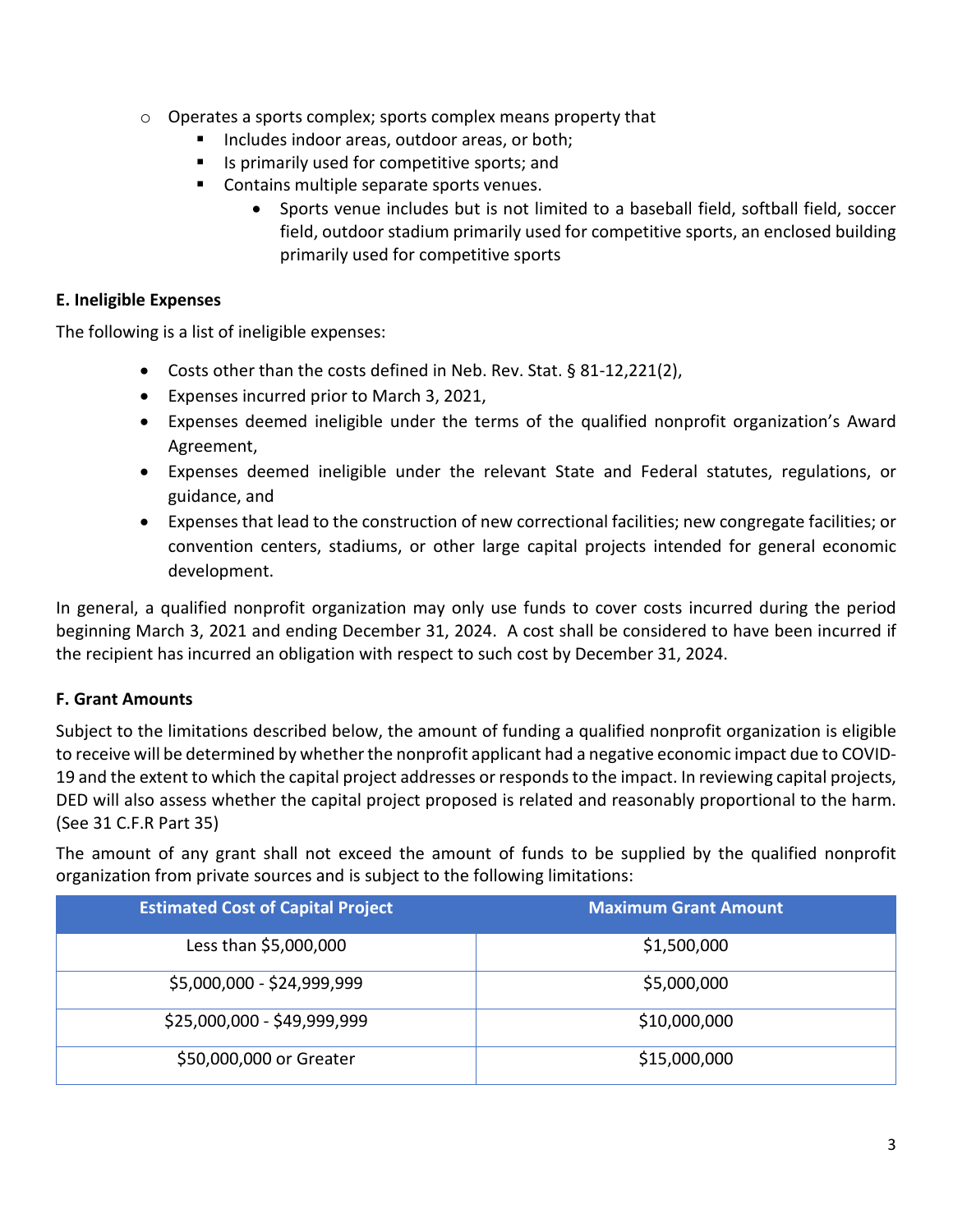## **CHAPTER 2: APPLICATION, REVIEW, AND APPROVAL PROCESS**

## **2.1 SUBMISSION INSTRUCTIONS & APPLICATIONPROCESS**

### **A. Submission Instructions**

Applications are submitted using the grants management system ("GMS"), AmpliFund. The application period opens at 9:00 a.m. CDT, July 1, 2021, and runsthrough 5:00 p.m. CDT, July 15, 2021. Applicants follow the "Apply Now" link on the Shovel-Ready Capital Recovery and Investment Act webpage, create a user profile in the GMS application portal, and complete the application forms. The user profile allows for saving a partially completed application until the applicant is ready to submit its application. For consideration of an award, an application must be finalized and submitted by the applicant (or its preparer) on or prior to the due date. Instructions for completing and submitting the application must be carefully followed to ensure accuracy and avoid unnecessary corrections in post-award.

The application must include a clear and concise description of the capital project, the estimated cost of the capital project, the date on which the capital project was delayed due to COVID-19, the date which the capital project is expected to begin or resume (must be no later than June 30, 2022), the amount of matching funds that have been or will be received from private sources and documentation detailing funds from private sources with the provided match ledger template found [here.](https://opportunity.nebraska.gov/program/shovel-ready-grants/)

Applications must be submitted online via the AmpliFund application portal no later than 5:00 p.m. CDT on July 15, 2021. Questions regarding the application process should be sent to:

#### **Thomas Saltzman [thomas.saltzman@nebraska.gov](mailto:thomas.saltzman@nebraska.gov) 402-471-6336**

Application:<https://opportunity.nebraska.gov/program/shovel-ready-grants/>

Individuals who are hearing and/or speech impaired and have a TTY, may contact the Department through the Statewide Relay System by calling (711) INSTATE (800) 833-7352 (TTY) or (800) 833-0920 (voice). The relay operator should be asked to call NDED at (800) 426-6505 or (402) 471-3111. Additional information is at the Nebraska Relay websit[e http://www.nebraskarelay.com/.](http://www.nebraskarelay.com/)

Nebraska Relay offers Spanish relay service for our Spanish-speaking customers. Spanish-to-Spanish (711) or 1- 888-272-5528/ Spanish-to-English (711) or 1-877-564-3503. Nebraska le ofrece el servicio de relevo a nuestros clientes en español. Los consumidores de TTY pueden escribir por máquina en español y las conversaciones serán retransmitidas en español y inglés.

#### **B. Required Documentation for Submission**

The following documentation is required to be submitted electronically with the online application:

• An affirmation letter from the IRS verifying the applicant organization's 501(c)(3) status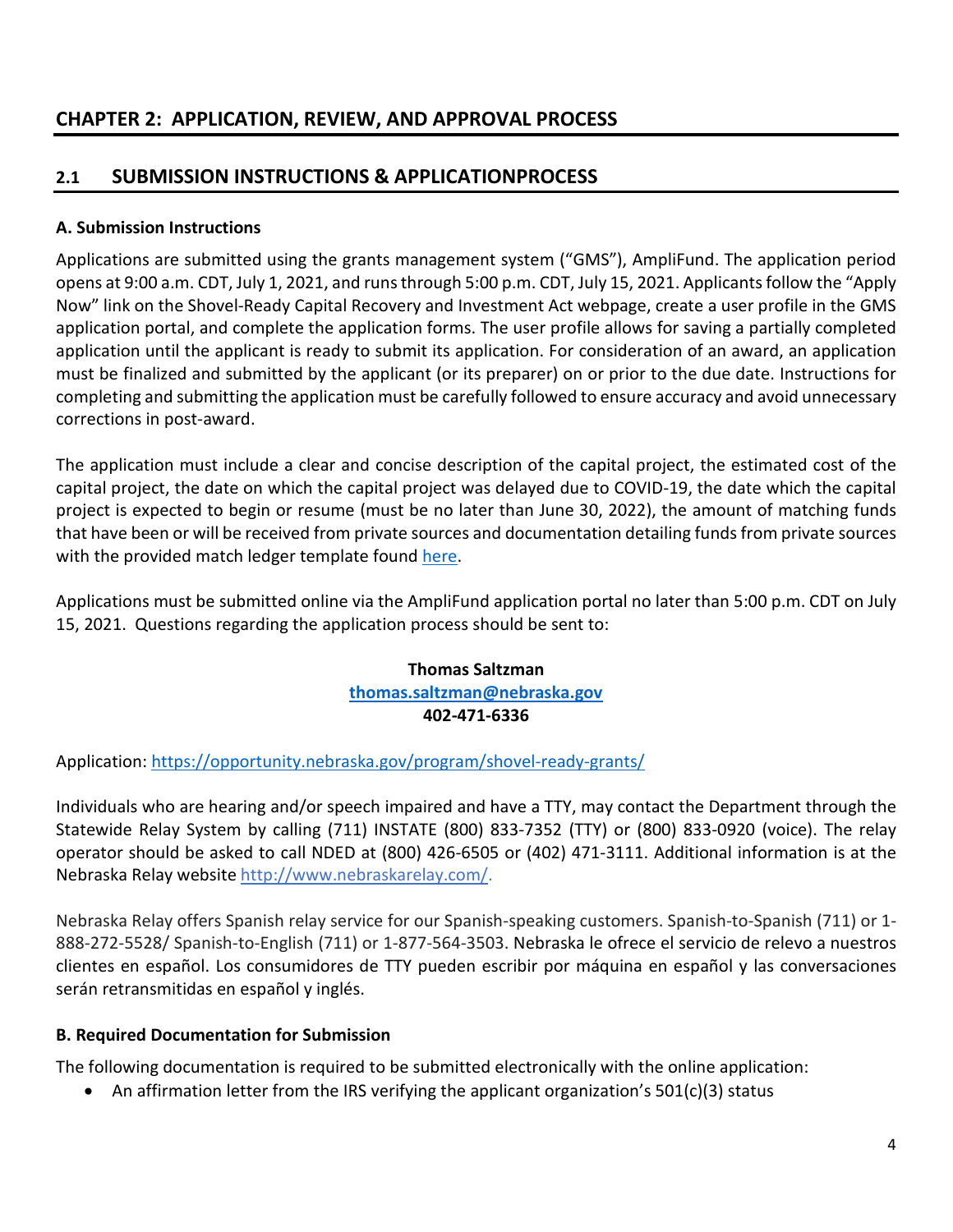- The applicant organization's articles of incorporation or bylaws which demonstrate the purpose of the organization
- Match ledger template (found [here\)](https://opportunity.nebraska.gov/program/shovel-ready-grants/) with supporting documentation verifying the amount of funds for the capital project which have been received or will be received from private sources.

PDF files of required documentation should be titled to include the name of the applicant organization.

#### **C. Application Review and Approval Process**

DED will consider applications pursuant to the ordering priorities required by the Act and Legislative Bill 1014, § 46 (Neb. Leg., 107<sup>th</sup> Leg. 2d Sess.). DED will divide total appropriations, including General Fund appropriations, for grants equally by each congressional district and give priority to grant requests less than or equal to \$5,000,000. Applications will be considered in the order in which they are received and will be approved within the limits of available funding. After eligible grantees with projects less than or equal to \$5,000,000 have been awarded grant funds, any remaining funds will be awarded on a statewide basis.

All required documentation must be received by DED for an application to be reviewed. Filing an application does not guarantee approval. DED will review each application to determine whether the applicant and proposed capital project qualify for approval.

Following its review of applications, DED will issue either a notice of approval, request additional information, or a notice of denial.

## **CHAPTER 3: AWARD PROCESS**

The following are, unless otherwise directed by DED, program guidelines for all open projects. All Applicants and Beneficiaries under the program should review this section.

The GMS User Guides or GMS-generated emails may include additional instructions for recipients.

For any email or letter correspondence related to an awarded project, please include in the subject line:

- 1. Beneficiary Name (e.g., Anytown)
- 2. Contract Number (e.g., 20-03-999)

## **3.1 AWARDED PROJECTS OVERVIEW**

If an application is approved, DED will issue a written notice of approval ("NOA"). Following the NOA, DED will prepare and deliver a Shovel-Ready Capital Recovery and Investment Act Grant Award Agreement ("Award Agreement") for review and signature. This process typically happens within 30-45 days following receipt of the NOA.

Award Agreements are issued for three years from the agreement start date; in most cases, the start date is the same as the date the Award Agreement is fully executed. The successful applicant ("Beneficiary") must review,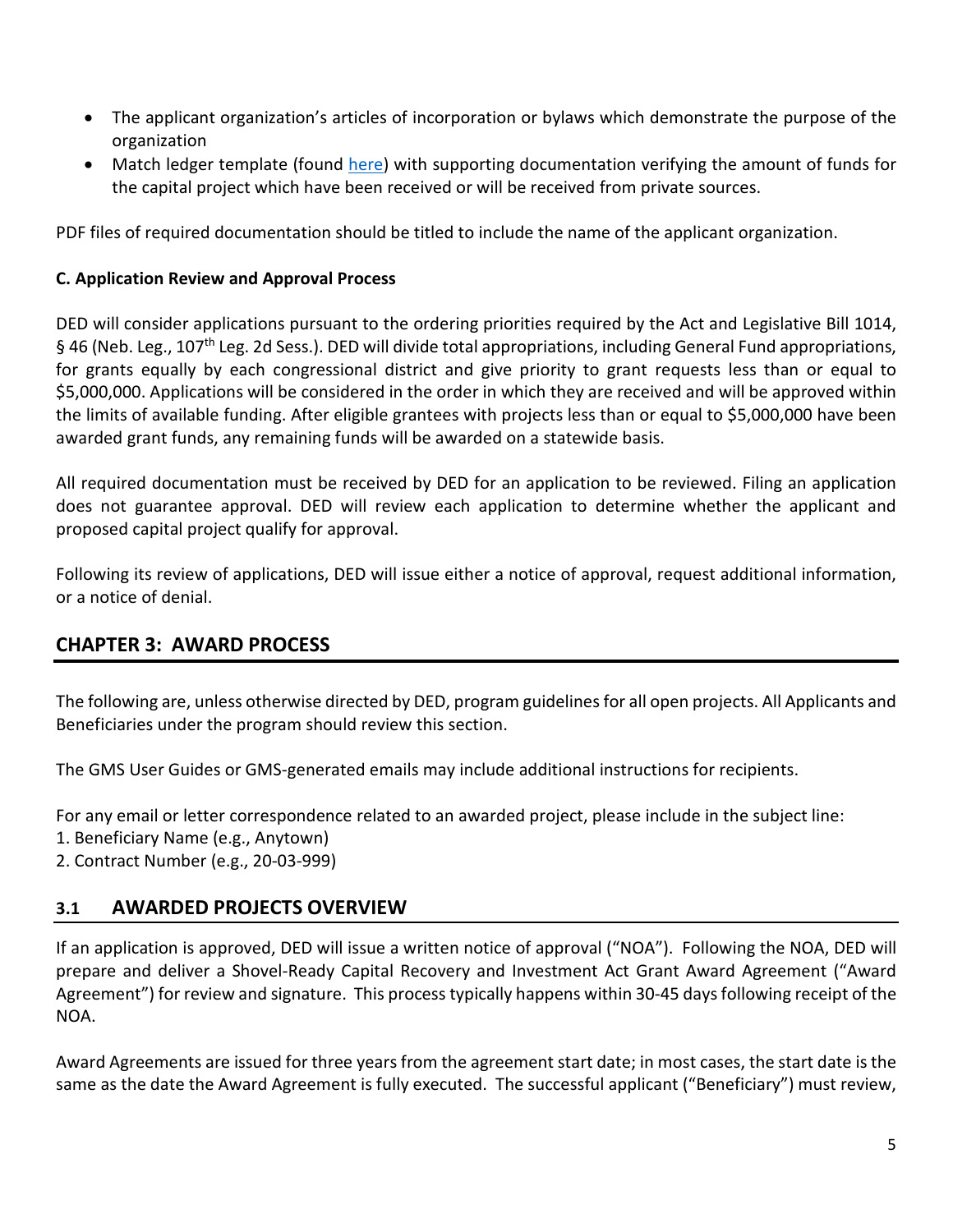sign, and submit the Award Agreement and meet any required special conditions items before issuance of the first disbursement.

The Award Agreement period for any grant is three years from award date. Beneficiaries will be required to have all grant funds obligated within one year of the award and expended within three years of the award. For example, if an award is made on June 1, 2022, the grant recipient will have until June 30, 2023, to have all of the grant funds committed and until June 30, 2025, to have the funds expended. Any funds not obligated or expended for eligible uses by the timelines above must be returned, including any unobligated or unexpended funds that have been provided to contractors. For the purposes of the award, "obligation" means orders placed for property and services, contracts and subawards made, and similar transactions that require payment. Further instructions or other requirements about the Award Agreement may be provided to Beneficiaries by other written communication or notice.

## **3.2 AWARD NOTIFICATION AND ACCOUNT SETUP**

Following DED's issuance of the NOA, the Beneficiary will receive a GMS-generated email from AmpliFund Administrator, "no-reply@gotomygrants.com", with instructions on how to set up the post-award user account. This email is sent to the Primary Contact as identified within the Application. Beneficiaries should check their spam or junk mail folder as email settings may direct this system-generated email there. If the Primary Contact's information is no longer valid, the links in the email are expired, or the email is not received within 30 days of the NOA, the Beneficiary should contact the Shovel-Ready Capital Recovery and Investment Coordinator.

## **Identify Recipient Grant Manager**

Once the Beneficiary's Primary Contact sets up their user account, the option to add other users to help manage the grant becomes available, as does the ability to be assigned or assign tasks to complete various steps of grant implementation (e.g., sign contract, submit completed ACH form, submit payment request, etc.). The Beneficiary must identify a Grant Manager. This person will receive notifications ("tasks") requiring action to implement the grant.

NOTE: The application portal is distinct from the award management side of the GMS, i.e., the URL used to apply for your grant is different from the URL you will use for checking the status of and managing your grant.

The Beneficiary Grant Manager is the primary point of contact for all grant-related matters. All DED and GMS automated emails are directed to the Grant Manager.

## **3.3 AWARD AGREEMENT AND AWARD DISBURSEMENT PROCESS**

Following the NOA, DED will issue an Award Agreement. Unless otherwise directed, the Award Agreement and any special conditions are available within the GMS. The Award Agreement is entered into between DED and the Beneficiary (i.e. the qualified nonprofit organization). An authorized representative of the Beneficiary must sign the Award Agreement.

The Beneficiary must review, sign, date, and submit the Award Agreement via DocuSign to accept Shovel-Ready Capital Recovery and Investment assistance ("Act Funds"). DED signs the Award Agreement after it is signed by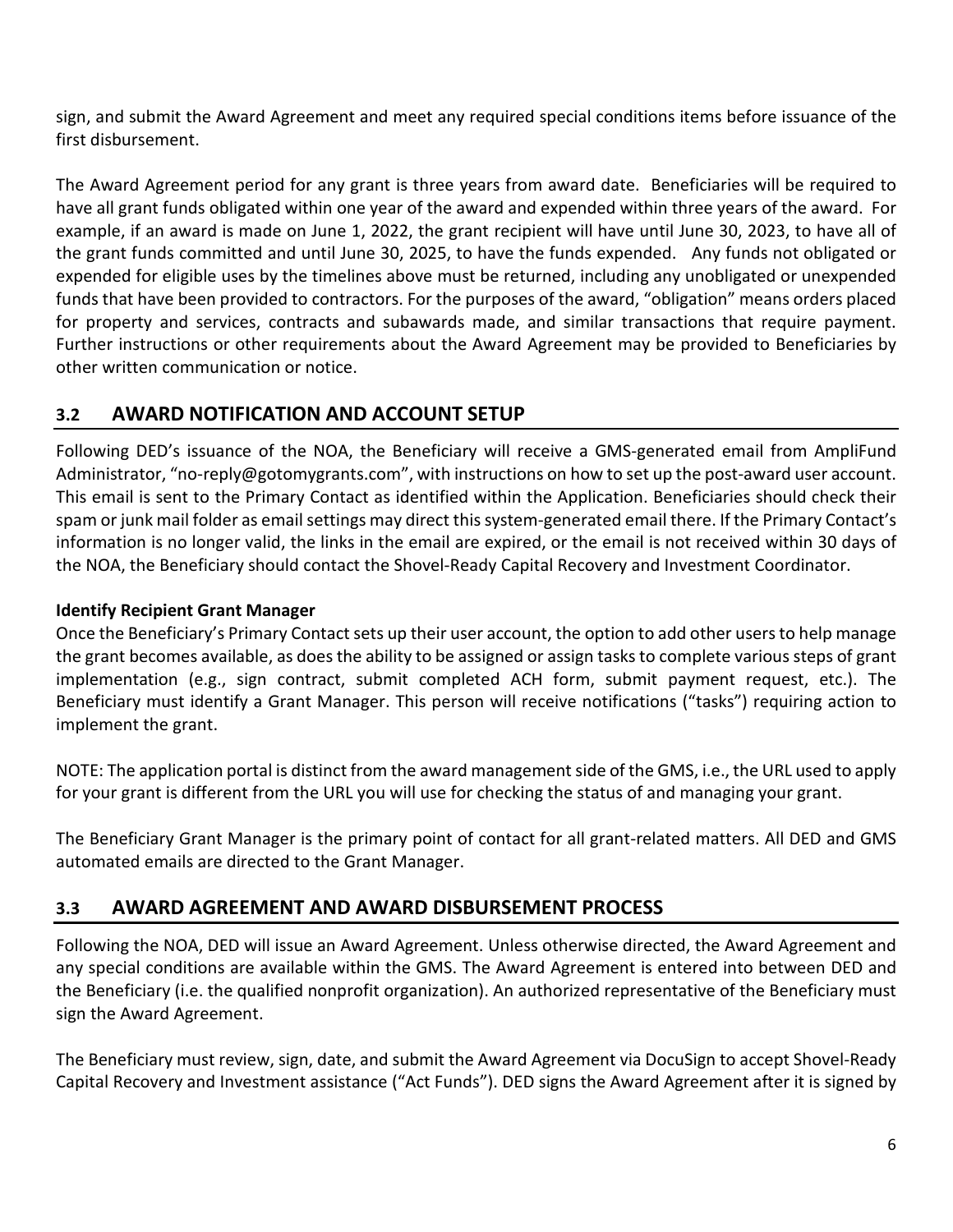the Beneficiary. Upon full execution of the Award Agreement and the meeting of any required conditions specified therein, the Beneficiary must submit the First Payment Request.

#### **First Payment Request and Disbursement Process Overview**

Following DED's issuance of the Award Agreement for signature, the Beneficiary will be required to submit a Project Timeline and Projected Expenditure Report. Once received, DED will review the documents and notify the recipient within thirty (30) day of receipt whether DED has any questions regarding the timeline or report. Recipient will then have an opportunity to respond to the follow up questions. Once the Project Timeline and Projected Expenditure Report have been reviewed and approved, DED will then notify the recipient that they may submit the First Payment Request. As a best practice, the Beneficiary should submit its First Payment Request no later than ninety (90) daysfollowing approval of the Project Timeline and Projected Expense Report. First Payment Requests are submitted to DED via the GMS. Beneficiaries can find detailed instructions for how to submit the First Payment Request in the user guides located on DED's website, [https://opportunity.nebraska.gov/amplifund/#shovel-application.](https://opportunity.nebraska.gov/amplifund/%23shovel-application) The First Payment Request will not be acted upon until after the Award Agreement is fully executed by both the Beneficiary and DED. If approved, an email from AmpliFund Administrator will give notice to the Beneficiary Grant Manager that DED has approved the request for processing of payment. Upon subsequent processing, the email address(es) listed on the Beneficiary's ACH form receives notice.

Upon DED's approval of the First Payment Request, DED will disburse fifty percent (50%) of the Act Funds to the Beneficiary. Act Funds are transferred electronically to the account designated on the State of Nebraska ACH Enrollment Form as submitted with the First Payment Request. Each Beneficiary will be required to provide and keep a separate bank account into which grant funds will be distributed. The separate bank account is to be used solely for grant funds. Bank records for this account will be used to demonstrate the appropriate use of all grant funds. The Beneficiary will be required to provide DED information regarding the separate bank account and Beneficiary's use of grant funds.

Under normal circumstances, assuming the Beneficiary meets the terms of the Award Agreement, DED issues two payments. The first is "up-front" or an advance on the total grant amount, and the second/final payment is on a reimbursement basis and is subject to the Beneficiary's submission of compliance materials (e.g., paid invoices, cancelled checks, etc.) for review and approval by DED.

Further described in Section 3.4, the timing of the final disbursement request depends on the Beneficiary's ability to document expenditure of funds as required in the Award Agreement but should be submitted to DED on or before the end of the Award Agreement term.

## **3.4 REPORTING REQUIREMENTS**

Beneficiaries must submit quarterly progress reports. The quarterly progress reports must detail costs and achievements, provide grant funds account records, and address compliance with the Davis-Bacon Act and related acts. The quarterly progress reports must be submitted for the duration of the project and until closeout by DED. The first such progress report is due three calendar months following the NOA (e.g. where the NOA is dated June, 13, 2022, the first report would be due on September 13, 2022). Quarterly reports must be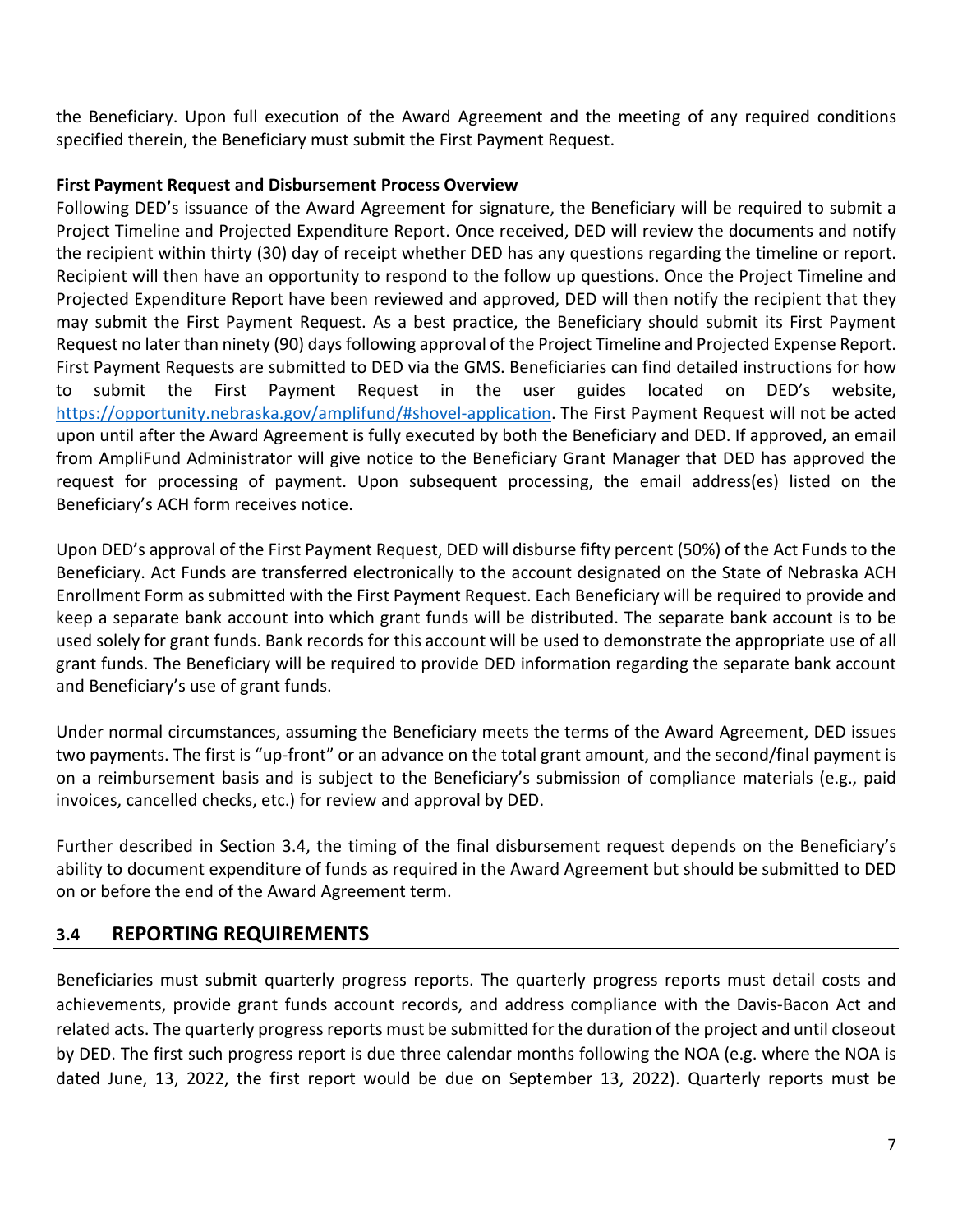submitted until DED issues a letter or notice of closeout. Beneficiaries must complete reports in the form and manner provided by DED. Quarterly reports must be submitted via the GMS.

## **3.5 FINAL PAYMENT, AMENDMENTS, AND CLOSEOUT**

DED issues the final payment on the grant on a reimbursement basis. A final report is submitted to demonstrate compliance and to request the remainder of the grant. Beneficiary must submit source documentation evidencing eligible expenditures for costs charged to the grant. Because the final payment is on a reimbursement basis, the Beneficiary must show costs and expenditures in advance of receiving the final payment.

Beneficiaries must complete the final report in the form or manner provided by DED. Unless otherwise directed, these forms are to be submitted via the GMS. Upon submission, DED reviews the Beneficiary's final report for compliance and performance, initiating the closeout process.

Upon the Beneficiary's submission of materials meeting the terms and conditions of the Award Agreement, DED may process a full or, in the case of a project arriving under budget or similar situation, a partial payment pursuant to the funding limitations of the Act and Award Agreement requirements. DED will issue a notice of closeout when all Award Agreement terms are met. All grant-related files must be maintained for five (5) years following the date of closeout.

To remain in good standing, the final report must be submitted to DED on or before the Award Agreement end date. If that timeline cannot be met, contact the Shovel-Ready Capital Recovery and Investment Coordinator to determine if an Award Agreement amendment is necessary.

#### **Final Payment Request**

Beneficiaries can find detailed instructions for how to submit the final report in the user guides located on our website, [https://opportunity.nebraska.gov/amplifund/#shovel-application](https://opportunity.nebraska.gov/amplifund/%23shovel-application)

Final payment requests must be submitted with the final report. Discussion is included within the reporting user guide found at the link above.

If the submitted information is incomplete or requires clarification by the Recipient, DED will request missing items and/or request clarification from the Beneficiary. To avoid delays in the approval process, be sure to submit complete source documentation, which may include but may not be limited to paid invoices and check images (or other proof of transfer).

Typically, DED processes approved requests within 14 days. However, actual transmittal of payment may take up to 30 days. If that is the case, DED will give notice if the delay is on our end.

#### **Amendments**

Beneficiaries may request an amendment to the Award Agreement to extend the term. Beneficiaries should wait to submit the request until a revised project completion date is determined and the original end date is approaching within ninety (90) days. Amendments must be requested through the GMS. In general, the Beneficiary must be current on its quarterly reports to request an amendment. Requests must include the